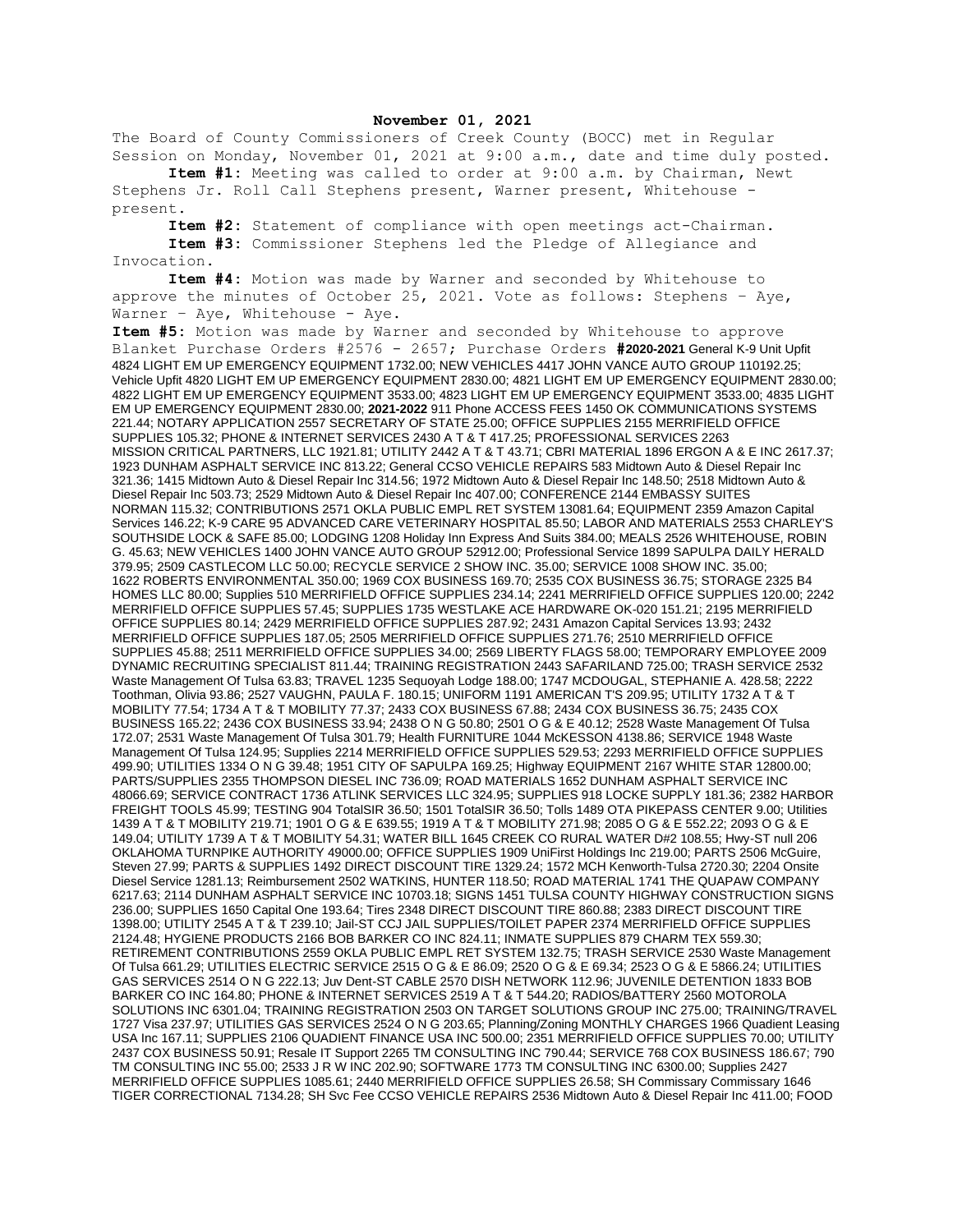FOR INMATES 1586 TIGER CORRECTIONAL 5239.80. Vote as follows: Stephens - Aye, Warner -Aye, Whitehouse - Aye.

**Item #6: NO DISCUSSION** of new business. (In accordance with the Open Meetings Act, Title 25 O.S. § 311, new business is defined as any matter not known about or which could not have been reasonably foreseen within 24 hours of time of posting agenda.)

**Item #7:** Motion was made by Warner and seconded by Whitehouse to sign **Resolution#2021-159A**, correcting Resolution#2021-130 regarding rezoning cases CCZ-2050 and CCLS-2771, adding the word East in the legal description. Wendy Murray, Planner stated the legal was missing the word east within the description. Vote as follows: Stephens – Aye, Warner – Aye, Whitehouse - Aye.

**Item #8: DISCUSSION ONLY/NO ACTION** on Presentation by David Wilson, Indian Electric Cooperative Representative. Wilson stated we offer electric service the northern part of Creek County and would like to expand our broadband to our customers. We are asking for a letter of support from the Commissioners. The letter will be included with our application to the state, in hopes to receive some ARPA Funding being given out from the State. We will provide 100 giga bit fiber, to anyone wanting to add service with our company, within our area. We have several support letters from other counties, as well. Stephens discussed the utility permit process, if they do anything underground. Wilson stated, our plans are to be all in the air. Stephens also asked if this would be fiber to the homes as well, Wilson stated yes, we will run fiber up to all homes that wish to have service. Warner asked what is the project start time, if approved. Wilson state early spring, they are hoping. There was discussion of the possible growth with fiber, Wilson stated all of our substations are equipped with fiber, as well. Warner asked for a generic letter, so that he can prepare one this week. Wilson stated the deadline is later this week, as well to turn the application in.

**Item #9: DISCUSSION ONLY/NO ACTION** to consider written quotes for a painting project for the Creek County Health Department. Jana Thomas, Purchasing Agent stated that an email went out last week asking to pass this item until next week, since the Administration hasn't reviewed the information yet. I have not received any quotes, Glen Musser stated he has seen the quotes, but have not received them, as well. Dana Logsdon stated she received an email on Friday and told the Health Department to forward the quotes to Thomas. This item will be placed on the agenda next week.

**Item #10:** Motion was made by Warner and seconded by Whitehouse to sign **Resolution#2021-160** surplussing a 2011 DeWalt Hammer Drill INV#311-001 Serial #D25553K for Creek County Highway District #1 and **Resolution#2021-160A** disposing of the same to be junked. Vote as follows: Stephens – Aye, Warner – Aye, Whitehouse - Aye.

**Item #11:** Motion was made by Warner and seconded by Whitehouse to approve the revised policy and procedures handbook for the Creek County Fire Departments, updating the statue bid limits from \$15,000.00, to \$25,000.00 per department effective November 1, 2021, and updating the contact information for submitting the requisitions. Vote as follows: Stephens – Aye, Warner - Aye, Whitehouse - Aye.

**Item #12:** Motion was made by Warner and seconded by Whitehouse to sign **Resolution#2021-161** directing the Creek County Treasurer to credit the Creek County Commissioners Account 001-1-2000-1233/R5 for workman's compensation in the amount of \$17,374.75, with funds received from Creek County Court Clerk's Fund 1211-1-1900-1110/PFCC in the amount of \$124.60, County Clerk's Preservation Fund 1209-1-1000-1130/CCPF-1 in the amount of \$11.50, Treasurer's Cash Voucher Resale Fund 1220-1-0600-1110/CV-2 in the amount of \$414.14, Assessor's Reval Payroll Fund 001-1-1700-1110/H4 in the amount of \$421.62, Sheriff's County Jail Maintenance Payroll Fund 1315-2-0400